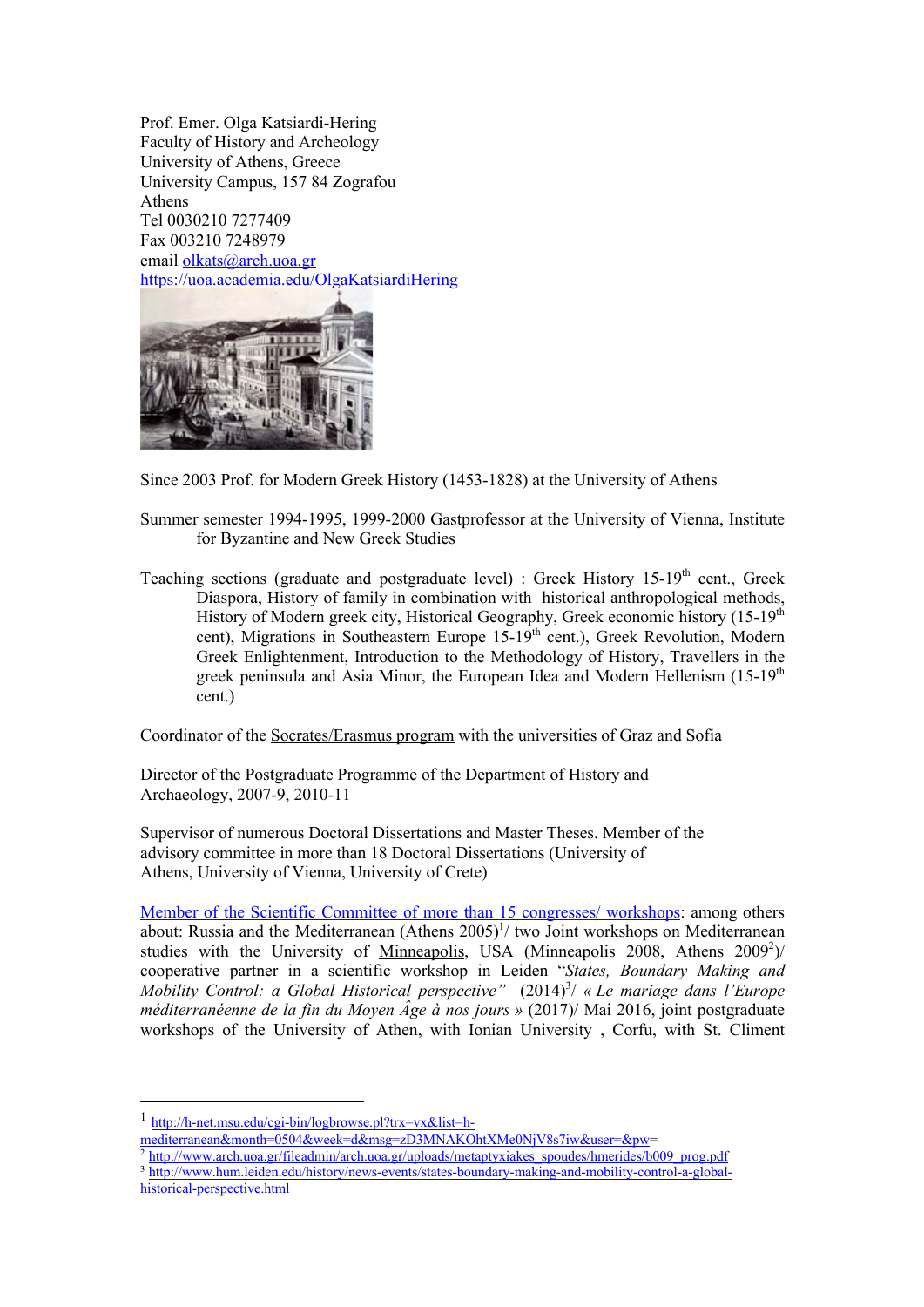University Sofia et al.<sup>4</sup>/ Oct. 2016, *Balkan Worlds III: Power Networks in the Imperial* and Post-Imperial Balkans (18th - 20th c.)<sup>5</sup>/ Jan. 2017, NKUA Athens, "Ellin, *Romios, Graikos: Collective Identitifications and Identities.* <sup>6</sup>

Organization of sections in International Congresses, such as those of a) the Study of the  $18<sup>th</sup>$  century (in Graz 201)

a) the Study of the  $18<sup>th</sup>$  century (in Graz 2011, Rotterdam 2015 https://isecs2015.files.wordpress.com/2014/10/150726-isecs2015-4-thursday.pdf ), b) Social Sciences (Vienna  $2014^7$ )

Participation in more than 40 congresses, conferences, symposiums, workshops, summer schools in Greece, Austria, Bulgaria, Italy, Germany, France, Israel, Netherlands, Romania, USA

Μember of International committees

--Since 2008 Member of the International Scientific Committee of the *Istituto Internazionale di storia economica «F. Datini»* (Prato). Since 2016 Member of the 'giunta' of the above Scientific Committee

-- Since 2015 Member of the PRO ORIENTE-Kommission für südosteuropäische Geschichte --Since 2016 Socio Corrispondente dell'Istituto Sciliano Studi Bizantini e Neoellenici, 'Bruno Lavagnini'

--Since 2016 Member of the Gesellschaft zur Erforschung des 18. Jh. im südöstlichen Europa, SOG18

Member of Scientific Associations

--Member of SIHMED (*Société internationale des Historiens de la Méditerranée*)

--Member of the *Österreichischen Gesellschaft zur Erforschung des 18. Jahrhunderts*

--Member of the *Österreichischen Gesellschaft zu Neugriechischen Studien*

*--* Member of the *Österreichischen Gesellschaft zu Buzantinistik*

*--*Member of the Greek Society for the Study of Enlightenment (ΟΜΕΔ)

-- Member of the Society for the Study of Neohellenic History (ΜΝΗΜΩΝ)

-- Member of the Greek Economic History Society (EEOI)

--Member of the Society for the Research Relations between Medieval and Modern Hellenism and the West (EESMNED)

--Elected member of the Academia Europaea / The Academy of Europe http://www.aeinfo.org

### Member of the Scientific Editorial Boards of Journals

--*Eoa kai Hesperia,* Journal of the Society for the Research Relations between Medieval and Modern Hellenism and the West (EESMNED)

--*Modern Greek Studies Yearbook* (Minnesota, USA)

-- *Annales Mercaturae (*Germany)

-- *Mediterranea , Ricerche storiche* (Italy)

<sup>5</sup>https://www.academia.edu/26977296/International\_Conference\_Balkan\_Worlds\_III\_Power\_Networks in the Imperial and Post-Imperial Balkans

<sup>6</sup> http://en.hellen-greek-romaios.internationalconference.arch.uoa.gr

<sup>4</sup> http://www.arch.uoa.gr/anakoinoseis-drasthriothtes-kai-prokhry3eis/drasthriothtes/synedriasymposia-hmerides/proboli-synedrioy/koino-metaptyxiako-seminario-toy-tmimatos-me-to-tmimaistorias-toy-pan-mioy-st-kliment-ohridski-ths-sofias.html

<sup>7</sup> http://esshc.socialhistory.org/esshc-user/program?network=14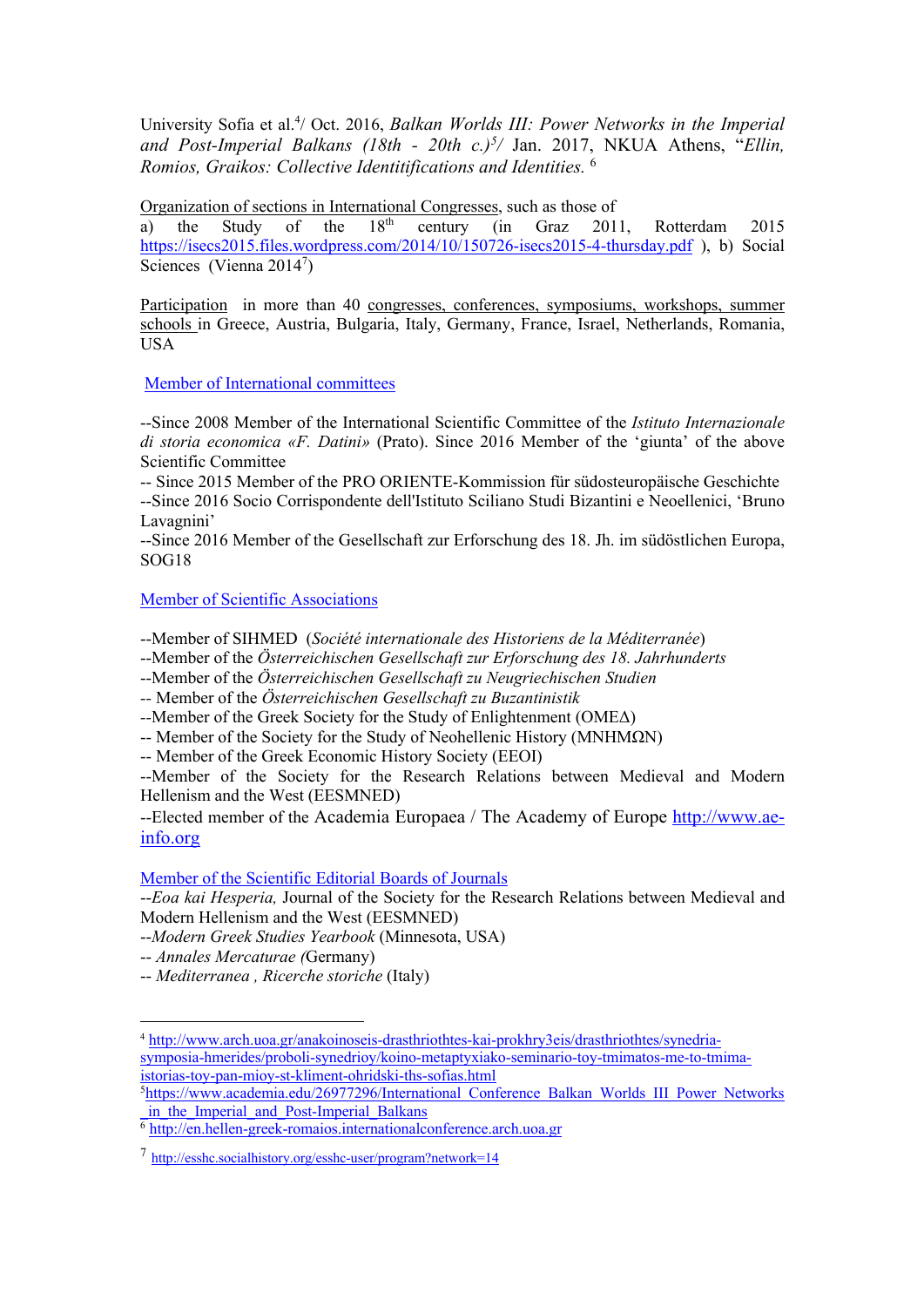Some of my research programs (EU or Greek funding)

1) «Greek Diaspora 15-19th cent.» (result: several dissertations, own publications, data base such as the bibliographical one http://diaspora.arch.uoa.gr/main/index.php ) see also http://www.fhw.gr/projects/migration/15-19/

2) «Greek Communities and the European World, 15-19th cent.» (research program with the financial support of the European Union) in coordination with the colleagues Prof. Anastasia Papadia-Lala and Maria Efthymiou, Univ. of Athens, 2005-2006 (participation of 12 Postgraduate Students and Doctors)

http://elkoinotites.arch.uoa.gr

3) «Venetian Maps of Peloponnese, 17-18th cent.» (the vol. has been published:  $\Omega \lambda y \alpha$ Κατσιαρδή-Hering (επιμ.), *Βενετικοί χάρτες Πελοποννήσου, τέλη 17ου –αρχές 18ου αι. , από τη συλλογή του Πολεμικού αρχείου της Αυστρίας*, Αθήνα, Μορφωτικό Ίδρυμα Εθνικής Τράπεζας, 2018, σελ. 544.

4) "The Greek Revolution in the Austrian archives"

Participation in more than 30 congresses, conferences, symposiums, workshops in Greece, France, Austria, Italy, Germany, France, Israel, USA, Bulgaria, Hungary, Romania

Some of the **PUBLICATIONS**

## **Books**

1.*The Greek Community of Trieste, 1750-1830*, Athens, 1986, vols. 1-2, pp. 730 in Greek also in Italian translation: *La presenza dei Greci a Trieste. La comunità e l'attività*

*economica (1751-1830),* traduzione dal greco di Vera Cerenzia, Trieste: Lint, 2018, vols 1-2, http://www.linteditoriale.com/greci-a-trieste

2. *Forgotten horizonts of Greek merchants:the fair of Senigallia (18th-beginning of 19th cent.)* (published in Greek in Athens 1989, pp. 237).

3. *Artisans and cotton-yarn dying methods. From Thessaly to central Europe (18th to the beginning of the 19th century). Addendum: The «Company» of Ampelakia (1805)*, Athens 2003, pp. 383 in Greek

### **Edited / co-edited Books**

- In collaboration with Prof. Maria Stassinopoulou and Max Demeter Peyfuss, (since 2016 with Prof. Andreas Müller) series: *Studien zur Geschichte Südosteuropas*, Peter Lang Verlag, Frankfurt a. M.
- Katerina Gardikas, Maria Efthymiou, Olga Katsiardi-Hering, Anastasia Papadia-Lala (eds.), *Αφιέρωμα στον πανεπιστημιακό δάσκαλο Βασ. Βλ. Σφυρόερα από τους μαθητές του,* [Volume in Honor of our University Professor Vassileios Sfyroeras], Athens 1992
- Harald Heppner/ Olga Katsiardi-Hering (eds.) *Die Griechen und Europa. Außen- und Innensichten im Wandel der Zeit.* Seir΅ Zur Kunde Südosteuropas, Band ΙΙ/ 25, Vienna, Böhlau, 1998.
- Co-publisher with Prof. Dr. Karl Kaser of the vol. 9 (2004) of *The History of Family* concerning the Modern Greek Family (after peer review)
- n Ioannis Hassiotis, Olga Katsiardi-Hering, Evrydiki Abatzi (eds.), *Οι Έλληνες στη Διασπορά 15ος -21ος αι.* [Greeks in the Diaspora]*,* Athens 2006 http://www.hellenicparliament.gr/onlinePublishing/APD/index.htm
- n Olga Katsiardi-Hering, Athina Kolia-Dermitzaki, Katerina Gardikas (eds.), *Ρωσία και Μεσόγειος , Πρακτικά Α΄Διεθνούς Συνεδρίου [Russia and the Mediterranean, Proceedings of the 1st International Congress] (Athens 19-22 Mai 2005)*, Athens: National and Kapodistrian University of Athens/ Herodotos, 2011, vols 1-2.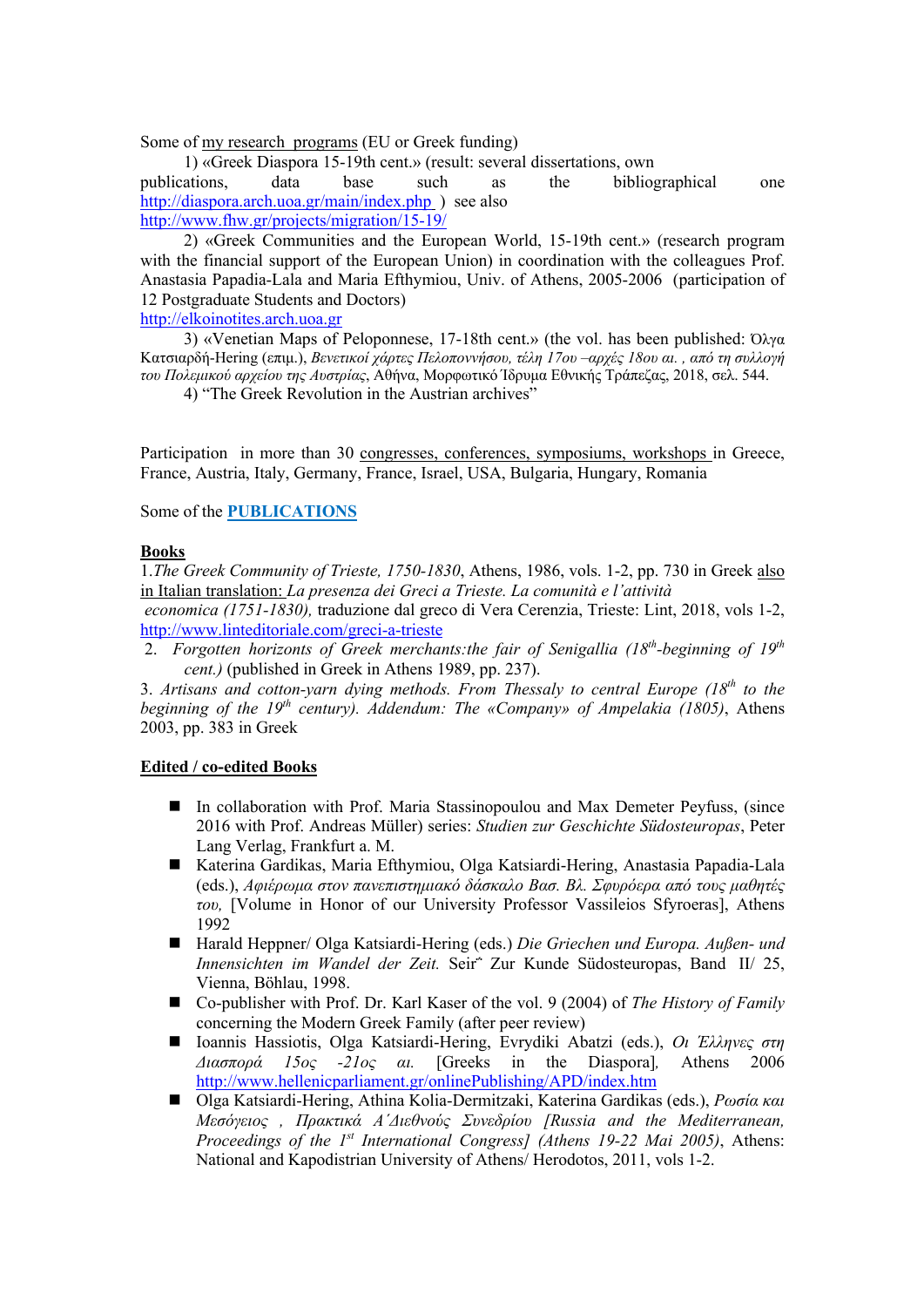- Victor N. Zakharov, Gelina Harlaftis, Olga Katsiardi-Hering (eds.), *Merchant Colonies in the Early Modern Period*, London, Vermont: Pickering & Chatto, 2012, pp. 245 (after peer review).
- Olga Katsiardi-Hering, Maria A. Stassinopoulou (eds.), *Across the Danube*. *Southeastern Europeans and Their Travelling Identities (17th-19th C.).*  Leiden, Brill, (sub-series Studies in Global Migration History, Dirk Hoerder (ed.) of the series Studies in Global Social History, Marcel van der Linden (ed.), 2017 https://brill.com/view/title/33550?lang=en
- Olga Katsiardi-Hering Vaso Seirinidou (eds), *Modern Greek History and Ottoman Studies: An Attempt to Map the Fields. A Workshop (8 April 2016, Historical Archive of the University of Athens)*, Series: e-historemata 1, Athens: Department of History and Archaeology, Section of History, National and Kapodistrian University of Athens, 2017, p. 151, e-book, ISBN: 978-618- 811-1-6-8, Printed in N.K.U.A, 5 Stadiou Str., Athens (in Greek) http://www.arch.uoa.gr/ekdoseis/hlektronikes-ekdoseis-toy-tmimatos.html
- In collaboration with Prof. Maria Stassinopoulou and Max Demeter Peyfuss, series: Studien zur Geschichte Südosteuropas, Peter Lang Verlag, Frankfurt a. M.
- n Olga Katsiardi-Hering (ed.), *Βενετικοί χάρτες Πελοποννήσου, τέλη 17ου – αρχές 18ου αι. , από τη συλλογή του Πολεμικού αρχείου της Αυστρίας* [ *Venetian maps of the Peloponnese, late 17th-early 18th century. From the Austrian War Archive Collection*], Athens, Cultural Foundation of the National Bank of Greece (MIET), 2018, p. 544. https://www.miet.gr/booklist/book-Benetikoi-xartes-ths-Peloponnhsoy-telh-17oy-arxes-18oy-aiwna-Apo-th-Syllogh-toy-Polemikoy-Arxeioy-ths-Aystrias
- n Olga Katsiardi-Hering (ed.), *Οι πόλεις των Φιλικών. Οι αστικές διαδρομές ενός επαναστατικού φαινομένου* [=The cities of the members of the 'Filiki Hetaireia'. Urban routes of a revolutionary phenomenon], Athens Cultural Foundation of the Hellenc Parliament, 2018, p. 216.
- Olga Katsiardi-Hering, Anastasia Papadia-Lala, Katerina Nikolaou, Vangelis Karamanolakis (eds.), *Hellene, Romios, Greek: Collective Identifications and Identities,* Historimata,7, Athens: Evrasia, 2018, p. 686.

# **Articles**

- 1. The Austrian Policy and the Greek navigation, 1750-1800 ca., ( in Greek), in *Paroussia*, 5(1987)445-537
- 2. L' idée de la Révolution dans l' horizon politique des Grecs de Hongrie (fin XVIIIe s.) in *Actes du IIIe colloque d' histoire I(Athènes 14-17 Oct. 1987), «La Révolution Française et l' Hellénisme moderne», Athènes 1989, 87-118,*
- 3. Griechen, Serben und Juden in Triest, Koexistenz oder Symbiose?*Zibaldone*, 15 (mai 1993) 20-31.
- 4. Venezianische Karten als Grundlage der historischen Geographie des Griechischen Siedlungraumes (Ende 17. Und 18. Jh.), *Mitteilungen des Österreichischen Staatsarchivs,* 43(1993)281-316.
- 5. Das habsburgerreich: Anlaufpunkt für Griechen und andere Balkanvölker im 17.- 19.Jht, *Österreichische osthefte,* 38(1996 Heft 2), 171-188
- 6. Historische Familienforschung in Südosteuropa. Pluralität der Forschungstendenzen im internationalen Kontext, *Historische Anthropologie,* 5 (1997)139-155
- 7. Identitätssuche und Europa-Bild der Neugriechen von 17. bis tum Anfang des 19. Jahrhunderts, in: Harald Heppner/ Olga Katsiardi-Hering (Hrsg) *Die Griechen und*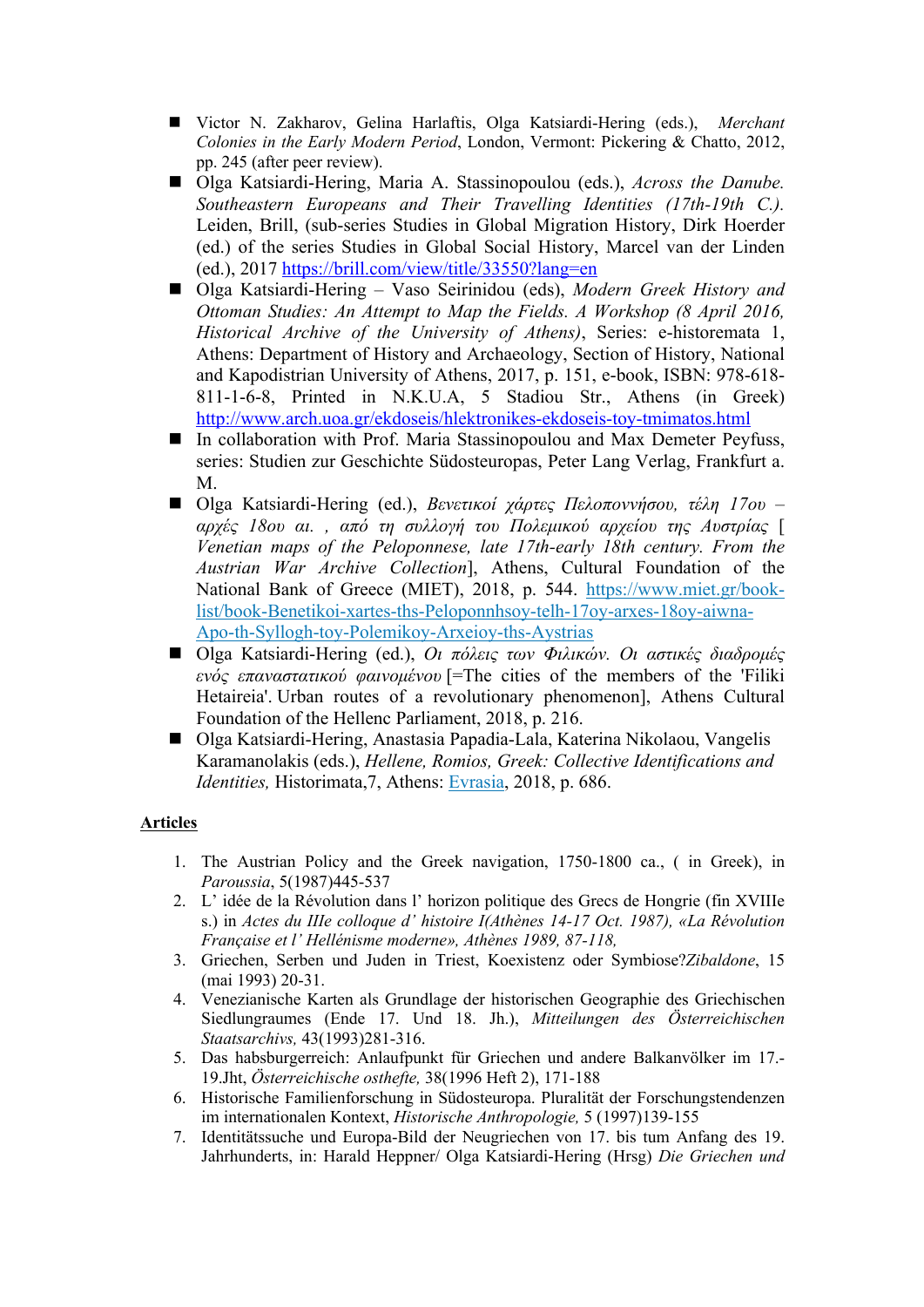*Europa. Außen- und Innensichten im Wandel der Zeit.* Seir΅ Zur Kunde Südosteuropas, Band ΙΙ/ 25, Vienna, Böhlau, 1998, pp. 31- 67.

- 8. L'impresa al di sopra di tutto: parametri economici del martirio di Rigas, in: *Rigas Fereos, la Rivoluzione, la Grecia, i Balcani.* Atti del Convegno Internazionale "Rigas Fereos- Bicentenario della morte", Trieste, 4-5 dicembre 1997, a cura di Lucia Marcheselli-Lukas, Trieste 1999, pp. 59-81.
- 9. La presenza dei Greci a Trieste: tra economia e società (metà sec. XVIII-fine sec. XIX), στο: Roberto Finzi/ Giovanni Panjek, *Storia economica e sociale di Trieste.,*  vol. I, La città dei gruppi (1719- 1918). Trieste 2001, 519-546.
- 10. Migrationen von Bevölkerungsgruppen in Südosteuropa vom 15. Jahrhundert bis zum Beginn des 19. Jahrhunderts', *Südost-Forschungen*, 59/60 (2001) 125-148 (see also in short ed. , K. Kaser, S. Gruber, R. Pichler (Hrsg), *Historische Anthropologie im Südlichen Europa.* Wien , Böhlau, 2003, 83-101).
- 11. Harald Heppner & Olga Katsiardi-Hering, Drei Epochen in einer Stadt. Zum Zeitschichtengefüge im südöstlichen Europa des 18.Jahrhunderts *Jahrbuch der Österreichischen Gesellschaft zur Erforschung des 18. Jhts* Bd 18/19 (2004), Martin Scheutz/ Wolfgang Schmale/Dana Stefanova (Hg.), *Orte des Wissens*, pp. 356-373.
- 12. Gedanken zur Wiener Neogräzistik , in *Wiener Byzantinistik und Neogräzistik (Byzantina et neograeca Vindobonensia),* Band XXIV, Beiträge zum Symposion Vierzig Jahre Institut für Byzantinistik und Neogräzistik der Univ. Wien im Gedenken an Herbert Hunger (Wien, 4- 7 Dez. 2002), Hrsg: Wolfram Hörander, Johannes Koder, Maria Stassinopoulou, Verlag der österr. Akademie der Wissenschaften, Vienna 2004, σ. 35-44.
- 13. «Central and peripheral Communities in the Greek Diaspora: Interlocal and Local Economic-Political-Cultural Networks in the  $18<sup>th</sup>$ -19<sup>th</sup> Centuries» (σελ. 1-18) στο: Minna Rozen (ed), *Homelands and Diasporas. Greeks, Jews and Their Migrations,* London-New York, Tauris, 2008, 169-180.
- 14. Il mondo europeo degli intellettuali Greci della Diaspora (sec. XVIII ex.—XIX in.), in : *Nicol`o Tommaseo: Popolo e nazioni. Italiani, Corsi, Greci, Illirici.* Atti del Convegno internazionale di Studi nel bicentenario della nascita di Niccol`o Tommaseo, Venezia 23—25 gennaio 2003, Roma- Padova- , Editrice Antenore, 2004, σ. 69-85.
- 15. Co-publisher with Prof. Dr. Karl Kaser of the vol. 9(2004) of *The History of Family* concerning the Modern Greek Family
- 16. «Greeks in the Habsburg Lands  $(17<sup>th</sup>-19<sup>th</sup>$  centuries): Expectations, Realities, Nostalgias», στο Herbert Kröll (ed.), *Austrian-Greek Encounters Over the Centuries*. *History – Diplomacy – Politics – Arts - Economics,* Innsbruck, Wien, Bozen, StudienVerlag, 2007, 147-158, 227-229
- 17. **"**Τhe Allure of Red Cotton Yarn, and how it came to Vienna: Associations of Greek artisans and merchants operating between the Ottoman and Habsburg Empires", in Surayia Faroqhi, Gilles Veinstein (eds), *Merchants in the Ottoman Empire,*  Collection Turcica, 15, Peeters , Paris, Louvain, 2009, ζ. 97-131
- 18. "Christian and Jewish Ottoman subjects: family, inheritance and commercial networks between East and West (17th-18th c)", In Simonetta Cavacciochi (ed.), *The economic role of the family in the Eurpean economy from the 13th to the 18th centuries,* Atti della «Quarantesima Settimana di Studi» , 6-10 Aprile 2008, Istituto Internazionale di Storia Economica «F. Datini», Serie II, Atti delle « Settimane di Studi', vol. 40, p. 409-440
- 19. «Von den Aufständen zu den Revolutionen christilicher Untertanen des osmanischen Reiches in Südosteuropa (ca. 1530-1821). Ein Typologisierungsversuch», *Südost-Forschungen*, 68 (2009) 96-137
- 20. -'City-ports in the Eastern and Central Mediterranean from the Mid-sixteenth to the Nineteenth Century: Urban and Social Aspects', *Mediterranean Historical Review*,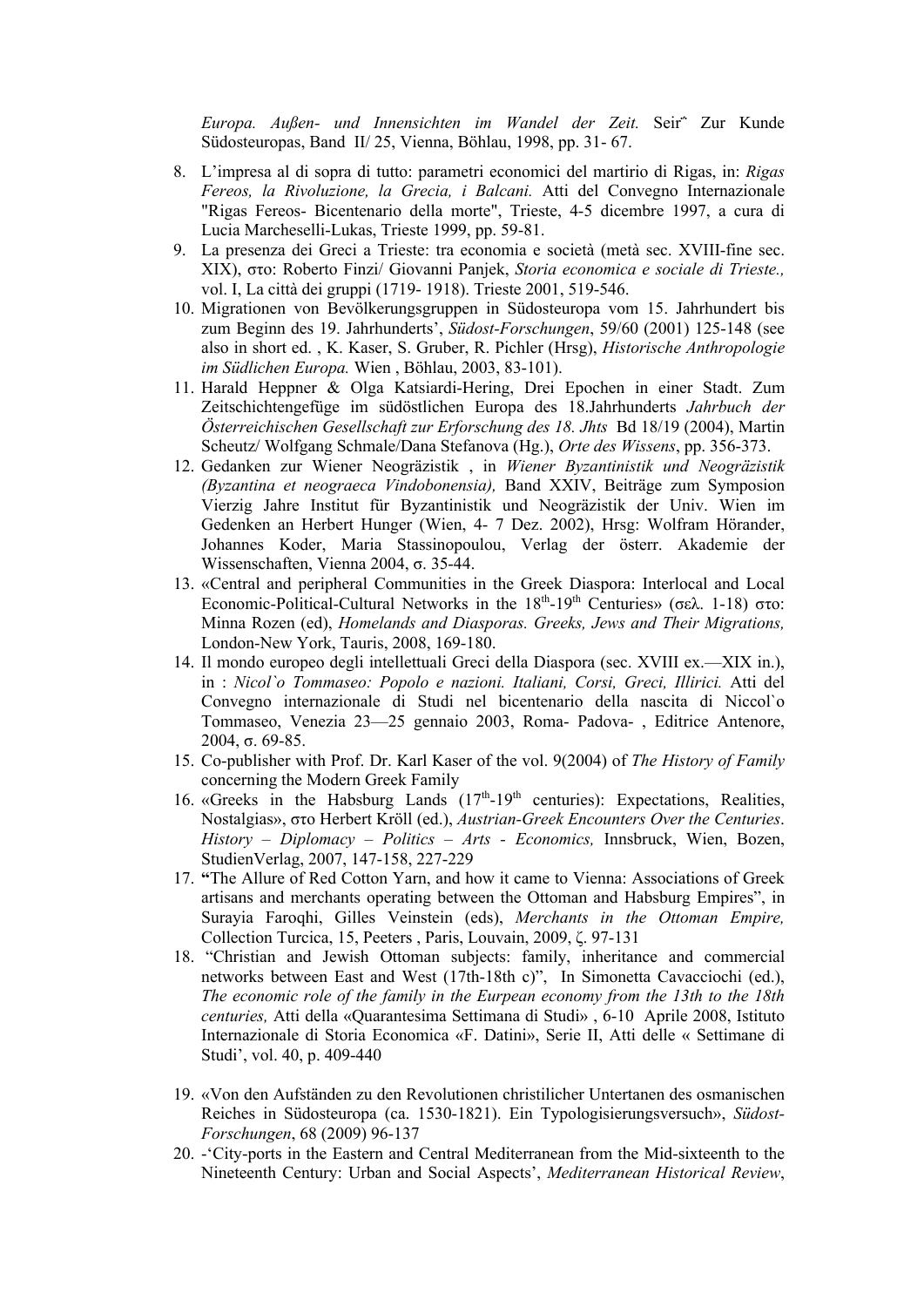26:2 (2011), pp.151-170.

- 21. Olga Katsiardi-Heirng, "Grenz-, Staats-, Gemeinde-konskriptionen in der Habsburgermonarchie: Identitätendiskurs bei den Menschen aus dem Süden*"*, στο Maria Oikonomou, Maria A. Stassinopoulou, Ioannis Zelepos (eds), *Griechische Dimensionen südosteuropäischer Kultur seit dem 18. Jahrhundert: Verortung, Bewegung, Grenzüberschreitung*" Peter Lang, Vien, Koeln u.a. 2011, σ. 231-252
- 22. Olga Katsiardi-Hering Maria A. Stassinopoulou**,** «The Long 18th Century of Greek Commerce in the Habsburg Empire. Social Careers», in Harald Heppner, Peter Urbanitsch, Renate Zedinger (eds), *Social Change in the Habsburg Monarchy. / Les transformations de la société dans la monarchie des Habsbourg: l'époque des Lumières.* Bochum: Dr Dieter Winkler, 2011, 191-213
- 23. Olga Katsiardi-Heirng, "Grenz-, Staats-, Gemeinde-konskriptionen in der Habsburgermonarchie: Identitätendiskurs bei den Menschen aus dem Süden*"*, στο Maria Oikonomou, Maria A. Stassinopoulou, Ioannis Zelepos (eds), *Griechische Dimensionen südosteuropäischer Kultur seit dem 18. Jahrhundert: Verortung, Bewegung, Grenzüberschreitung*" Peter Lang, Vien, Köln u.a. 2011, pp. 231-252
- 24. 'City-ports in the Eastern and Central Mediterranean from the Mid-sixteenth to the Nineteenth Century: Urban and Social Aspects', *Mediterranean Historical Review*, 26:2 (2011), pp.151-170.
- 25. -«Η Ελληνική διασπορά στην Κεντρική Ευρώπη: ο χώρος, η κοινωνία και οι άνθρωποι» στο: Νίκος Φωκάς (επιμ.), *Ελληνική διασπορά στην Κεντρική Ευρώπη,*  Βουδαπέστη 2012, σ. 21-40
- 26. Victor N. Zakharov, Gelina Harlaftis, Olga Katsiardi-Hering, "Introduction' in the vol. Victor N. Zakharov, Gelina Harlaftis, Olga Katsiardi-Hering (eds), *Merchant Colonies in the Early Modern Period*, London, Vermont: Pickering & Chatto, 2012, pp. 1-10
- 27. Olga Katsiardi-Hering, "Greek Merchant Colonies in Central and South-Eastern Europe in the the Eighteenth and Early Nineteeenth centuries", in: Victor N. Zakharov, Gelina Harlaftis, Olga Katsiardi-Hering (eds), *Merchant Colonies in the Early Modern Period*, London, Vermont: Pickering & Chatto, 2012, pp. 127-140
- 28. Olga Katsiardi-Hering, «Southeastern European Migrant Groups between the Ottoman and the Habsburg Empires. Multilateral Social and Cultural Transfers from the eighteenth to the early nineteenth centuries», in Harald Heppner, Eva Posch (eds), *Encounters in Europe's Southeast. The Habsburg Empire and the Orthodox World in the eighteenth and nineteenth centuries*, Bochum: Dr Winkler Verlag, 2012, 135-162
- 29. *«Nὰ ἐξομοιωθῶμεν μὲ τοὺς λοιποὺς συναδελφούς μας Εὐρωπαίους χριστιανούς*: Η ιδέα της Ευρώπης σε ελληνικά κείμενα στα χρόνια γύρω από την Επανάσταση του 1821», στο *Πολιτικοί προσανατολισμοί του Νέου Ελληνισμού*,, επιστ. Επιμ. Ευάνθης Χατζηβασιλείου, Ιδρυμα της Βουλής των Ελλήνων για τον Κοινοβουλευτισμό και τη Δημοκρατία, Αθήνα 2012, 33-62, http://foundation.parliament.gr/VoulhFoundation/VoulhFoundationPortal/images/site \_content/voulhFoundation/file/Books/soma\_low(1).pdf
- 30. L'area balcanica nei secolli XVI-XVIII, in: Storia d'Europa e del Mediterraneo. Vol. XII. Popoli, stati, equilibri del potere, vol. XII, a cura di Roberto Bizzocchi, Salerno Editrice, Roma 2013, pp. 613-648 http://www.salernoeditrice.it/scheda\_libro.asp?id=1930&categoria=4
- 31. Book review of the book: Sibel Zandi-Sayek, *Ottoman Izmir. The Rise of a Cosmopolitan Port, 1840-1880*, University of Minnesota Press, Minneapolis – London 2012, XVII+273 pages, in *Modern Greek Studies Yearbook,* 28/29 (2012/2013) 363-367.
- 32. «Δούναβης: ποτάμι πολέμων και ειρήνης γέφυρα ψυχών και ειδών (18<sup>ος</sup> μέσα 19ου αι.), In "*Σκεύος εις Τιμήν", Αφιερωματικός τόμος επί τη συμπληρώσει 25ετίας από της εις Επίσκοπον χειροτονίας και 20ετίας από της ενθρονίσεως του Μητροπολίτου Αυστρίας και Εξάρχου Ουγγαρίας και Μεσευρώπης, κ. Μιχαήλ,* εκδ.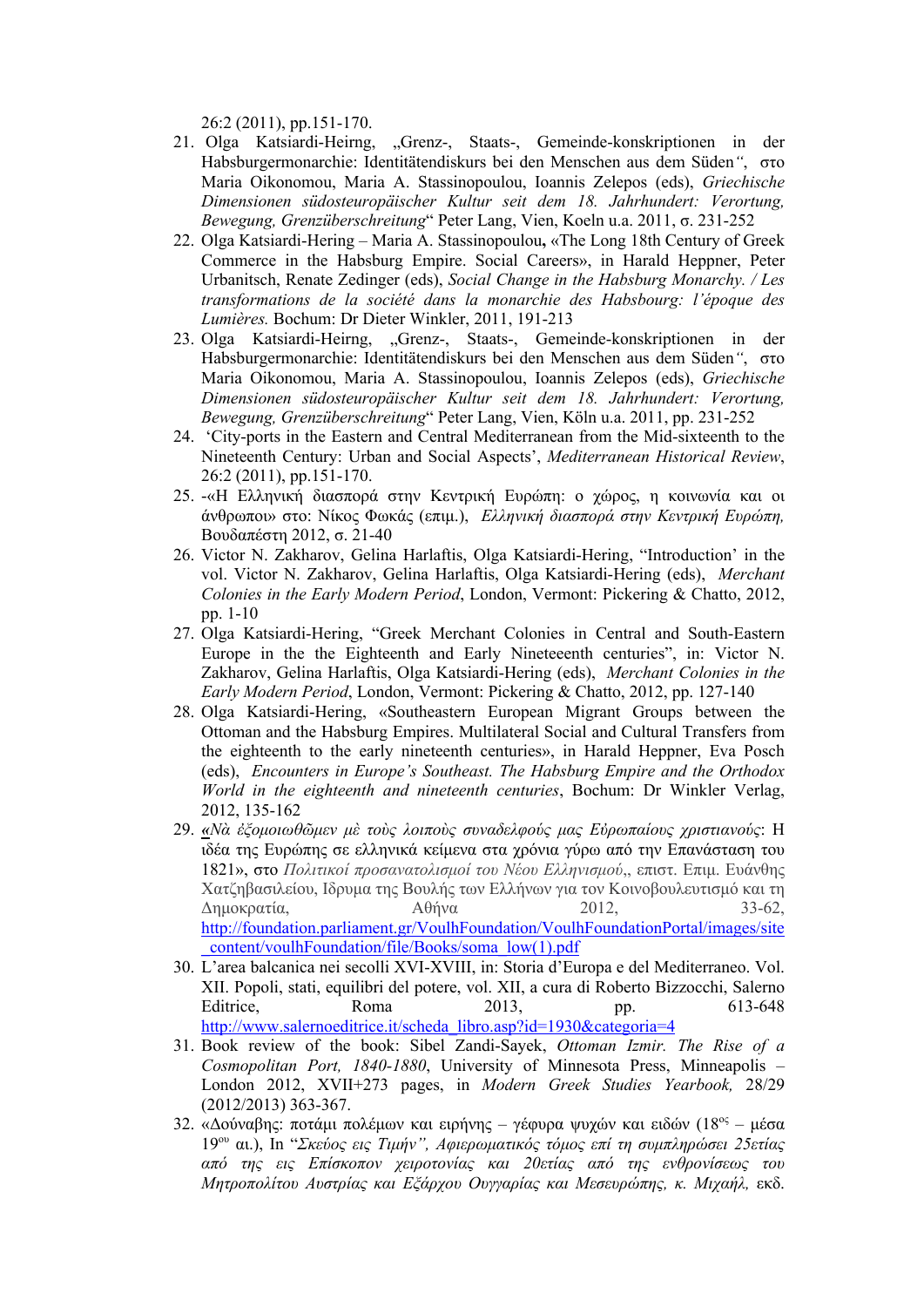επιμέλεια Γεώργιος Τσιγάρας, Athens 2011, pp. 405-419. https://www.academia.edu/9406935/ ΟΥΝΑΒΗΣ ΠΟΤΑΜΙ ΠΟΛΕΜΩΝ ΚΑΙ ΕΙ ΡΗΝΗΣ\_ΓΕΦΥΡΑ\_ΨΥΧΩΝ\_ΚΑΙ\_ΕΙ\_ΩΝ\_18ΟΣ\_-\_ΜΕΣΑ\_19ΟΥ\_ΑΙ.\_

- 33. Olga Katsiardi-Hering and Ikaros Madouvalos, "The Tolerant Policy of the Habsburg Authorities towards the Orthodox People from South-Eastern Europe and the Formation of National Identities" *Balkan Studies* 49 (2014) http://www.imxa.gr/bsfiles/49/Katsiardi-Madouvalos.pdf
- 34. «Commerce and Merchants in Southeastern Europe, 17-18<sup>th</sup> Centuries: 'Microdistricts' and Regions", in *Etudes Balkaniques*, LI:1 (Sofia 2015), 19-35.
- 35. "Politische und ökonomische Regionen in der Peripherie: Der Weg zu den Revolutionen in Südosteuropa zu Beginn des 19. Jahrhunderts", in: Ulrike Tischler-Hofer / Karl Kaser (Hrsg.), *Provincial Turn. Verhältnis zwischen Staat und Provinz im südostlichen Europa vom letzten Drittel des 17. Bis ins 21. Jahrhundert,* Peter Lang Edition, Frankfurt a. M. 2017 [Series: Neue Forschungen zur ostmittel-und südosteuropäische Geschichte. Bd. 8], 91-112.
- 36. "Der Weg nach Europa. Intellektuelle, Negozianten und Studenten auf der Suche nach dem Westen. Von der Renaissance bis zum Zeitalter der Aufklärung", in: Harald Heppner (ed.), *Attraktionen und Irritationen. Europa und sein Südosten im langen 19. Jahrhundert*, [Serie: Neue Forschungen zur ostmittel- und südosteuropäischen Geschichte, vol. 10], Berlin/ Wien u.a., Lang Verlag, 2019, p. 11-23.
- 37. Presentation of the book *Venetian maps of the Peloponnese (*s. above*), in Ta Historica*, 69 (2019) 219-245.
- 38. "The Habsburg Empire and the Ottoman Empire in the Long 18th Century: A Recalcitrant but a Positive Vicinity", in Lise Andries/ Marc André Bernier (eds.), *L'Avenir des Lumières. The Future of Enlightenment* (Paris: Hermann, 2019), pp. 253-280.
- 39. «The Role of Archaeology in Forming Greek National Identity and its Embodiment in European identity", *European Review* 28/3 (2020), 448-458 doi:10.1017/S1062798719000577
- 40. «Diaspora and Self-Representation: The Case Study of Greek People's Identity, Fifteenth-Nineteenth Centuries», in: CINZIA FERRINI (ed.) *Human Diversity in Context*, EUT Edizioni Università di Trieste, 2020, 239-265 https://www.openstarts.units.it/handle/10077/30260
- 41. Harald Heppner & Olga Katsiardi-Hering, " Umrisse und Periodisierungsprobleme südosteuropäischer Geschichte. Ein Gespräch», στο: Sigfried Gruber, Dominik Gutmeyer, Sabine Jesner, Elife Krasniqi, Robert Pichler, Christian Pomitzer (eds.), From the Highlands to Hollywood. Multidisciplinary Perspectives on Southeastern Europe. Festschrift for Karl Kaser and SEEHA, Wien: Lit Verlag, 2020, 373-380.
- 42. "Friendship, Communal and Official Links in the Social-Information Networks among the South-Eastern Merchants and Intellectuals  $(18<sup>th</sup>-19<sup>th</sup>$  Centuries), in Maria Baramova, Grigor Boykov, Ivan Parvev (επιμ.), *Social Networking in South-Eastern Europe, 15th-19th Century,* Wien: Lit Verlag, 2021, 63-86.
- 43. «From the revolts to the Greek Revolution: Economic-political realities and ideological visions among the Greeks (end of the  $18<sup>th</sup>$  C.-1821)" in Paschalis M. Kitromilides (ed.), *The Greek Revolution in the Age of Revolutions (1776-1848). Reappraisals and comparisons*, London, New York: Routledge, 2022, 159-172.